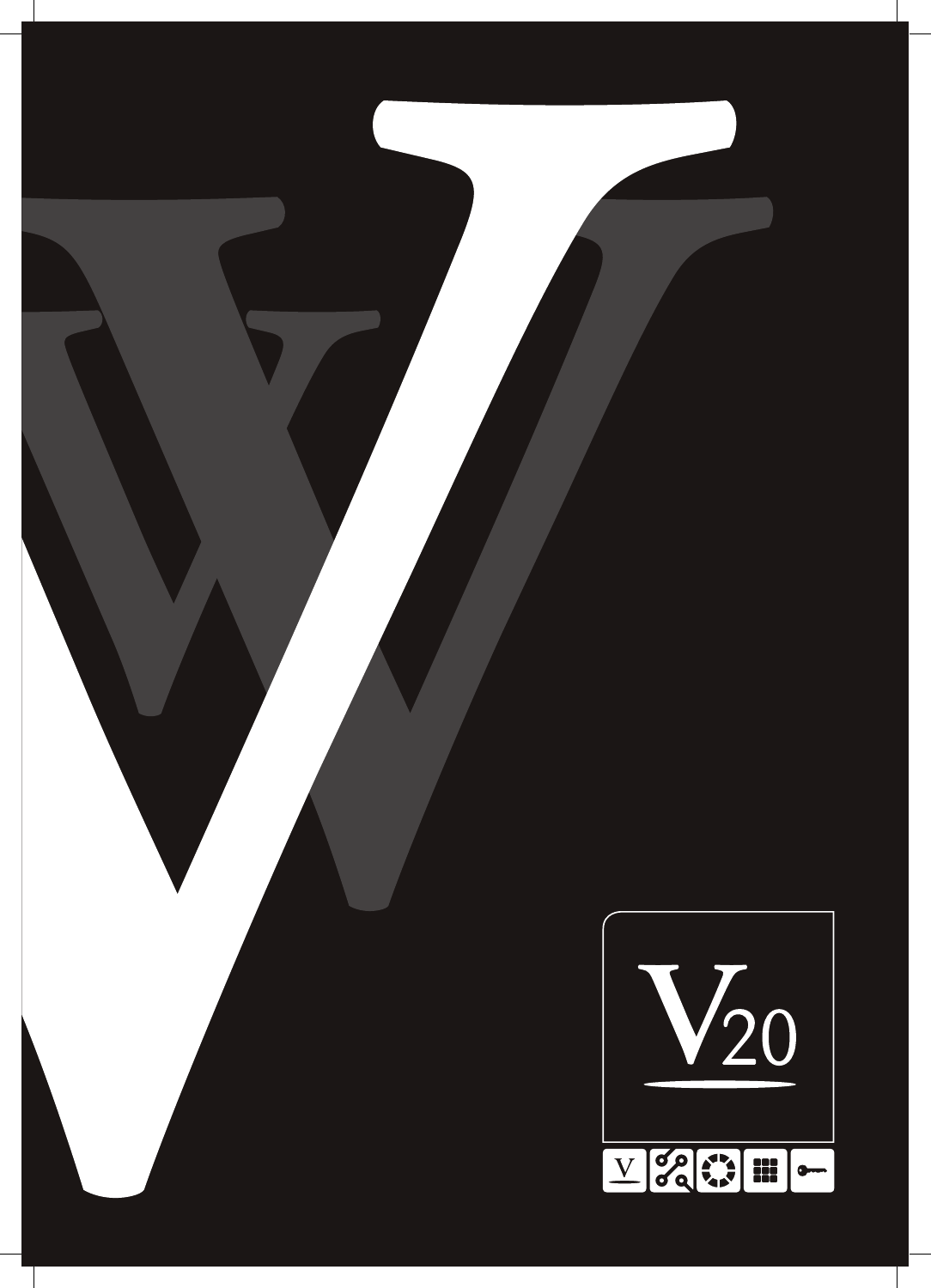## Reaching new heights with the V20 multi-technology platform

The demand for non-invasive aesthetic treatments is growing and today's customers are increasingly diligent in searching for the most effective solutions. Stay ahead of your competition by providing treatments with the most advanced technology available.

Viora's V20 Platform incorporates sophisticated PCR™ technology for light-based treatments and groundbreaking RF technology within one system. This allows you to offer your clients the safest, most effective and efficient treatments on the market, with little to no downtime.



## Viora's Commitment to Your Success

Viora is continuously developing new clinical protocols, sales and support tools that allow you to market your services to new and existing clients. We know that your success is our success and therefore Viora puts a high priority on your needs to ensure that you receive the best and fastest return on your investment.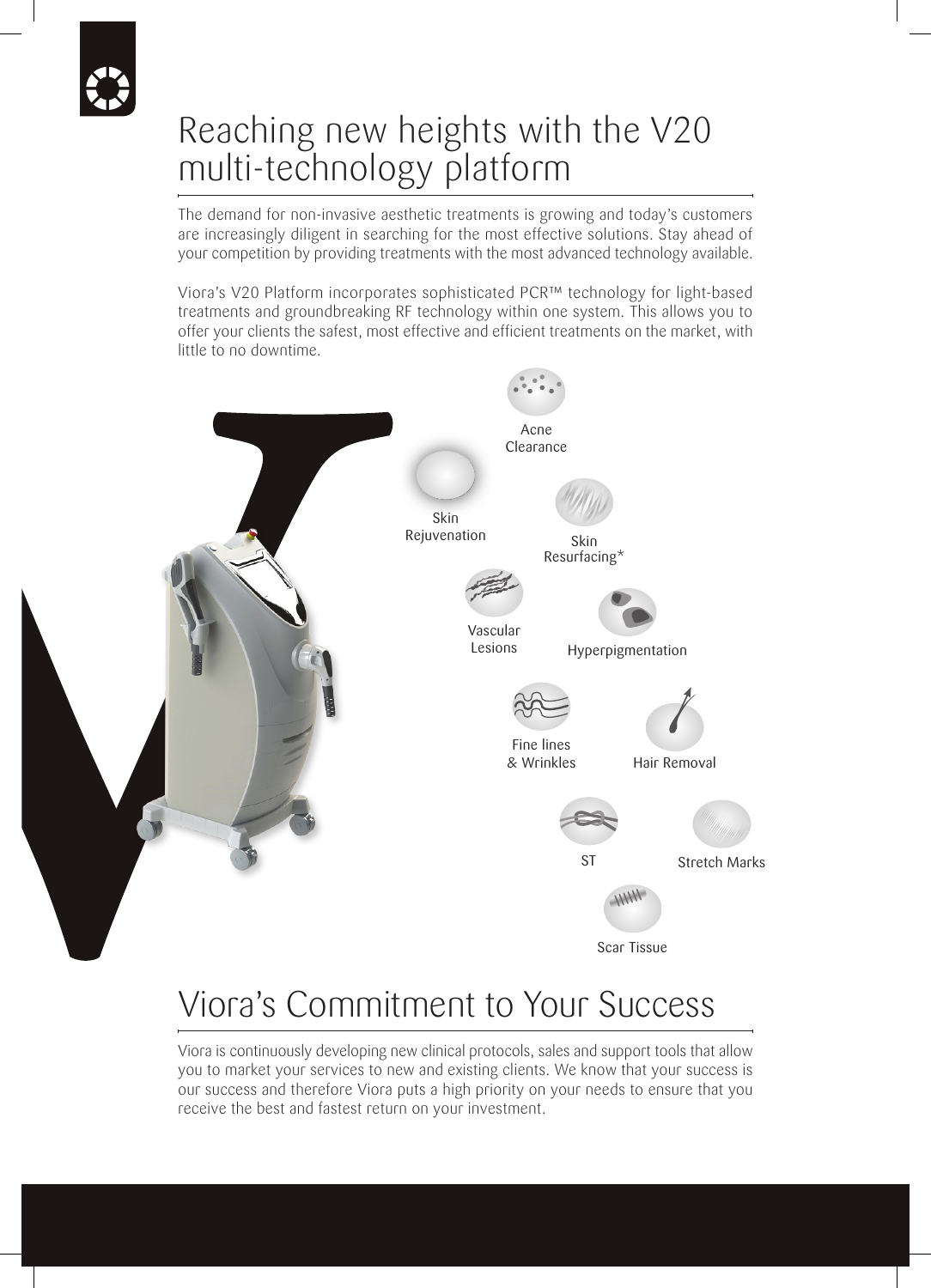# Elevating Technology via Innovation

Viora's V20 full configuration gives you the technological breadth needed to perform the most requested aesthetic applications.



Viora's proprietary PCR™ technology is the driving force behind the V-IPL handpiece. This revolutionary, proprietary technology generates various pulse structures and provides adjustable pulse duration, ensuring that every skin type and condition can be treated. One handpiece and five interchangeable filters delivers the safest, most efficient IPL treatments. Contact cooling makes treatments safe and easily tolerated by your patients. With the most advanced and personalized treatments, Viora's V-IPL was designed with your patients in mind.



*IPL*

V-FR revolutionizes fractional treatments with SVC™ technology The next generation of fractional treatments is due to Viora's innovative SVC™ technology in the V-FR handpiece. Switching, Vacuum and Cooling features make skin resurfacing and rejuvenation safe, effective, minimally-invasive procedures, with little downtime. Viora gives increased control, unprecedented penetration depth control, and allows you to determine the desired biological response. Choosing an ablative or coagulative response within one system provides you with a significant clinical advantage by customizing treatments per individual symptoms and per specific needs.



#### Viora's groundbreaking CORE™ technology driving the V-ST

The advanced V-ST handpiece integrates Viora's proprietary and revolutionary multi-RF technology, CORE™. The ability to perform facial and body tightening with one handpiece is unique to Viora due to CORE's three frequency channels of different depth penetration, and a fourth channel incorporating all three frequencies. Combined with contact cooling, Viora's V-ST handpiece delivers the most comfortable, effective skin tightening treatments available.

## Viora's Clinical Strengths for Best Outcomes

Viora's depth of clinical experience, attained by working with practitioners around the world, lets us develop special and unique combination protocols. With Viora's V20 multitechnology platform, you have the opportunity to capitalize on the most sought after treatments available today. This allows you to achieve efficacy of the highest standard.